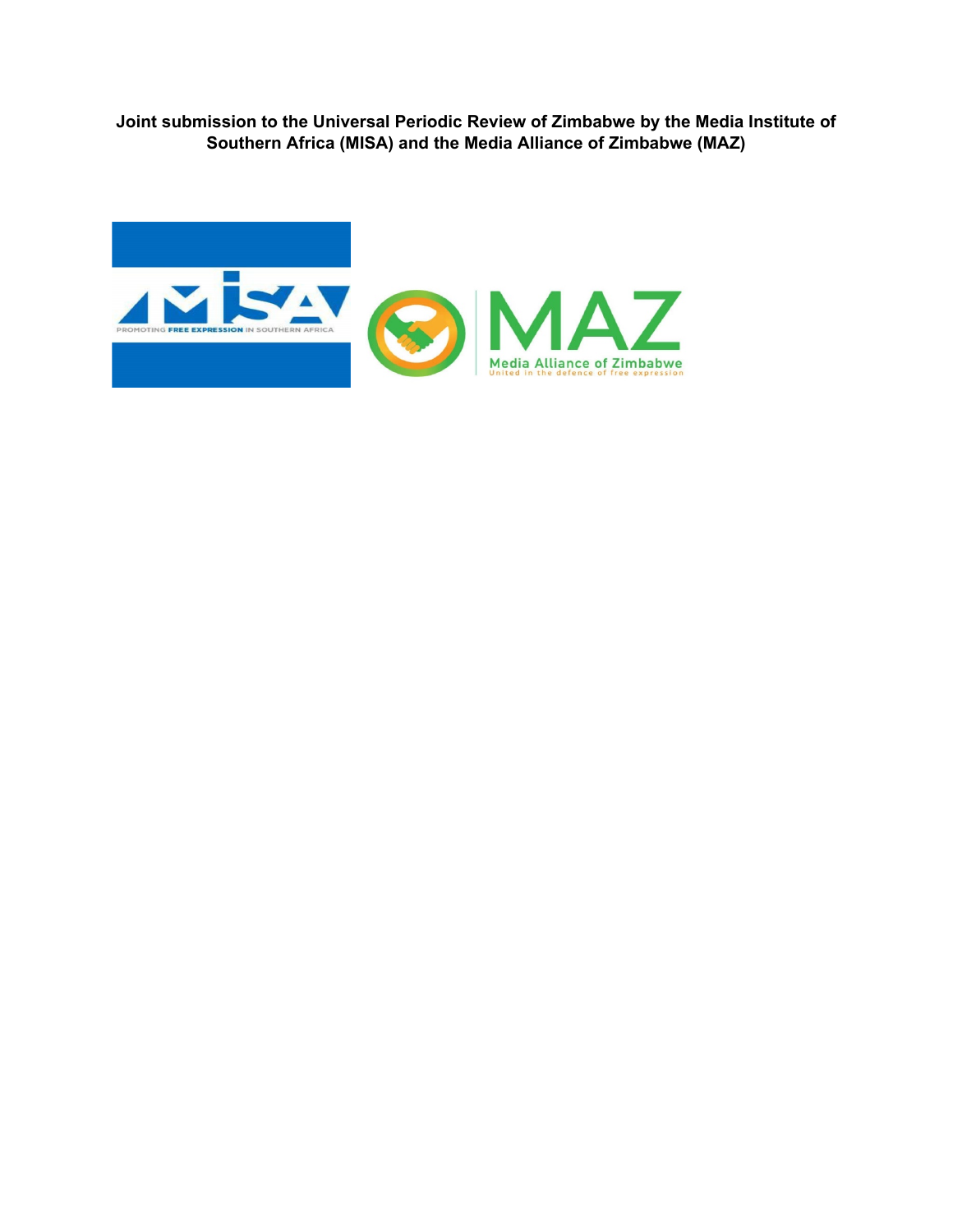### **About MISA Zimbabwe**

The Media Institute of Southern Africa (MISA) is <sup>a</sup> non-governmental organization with national chapters in 8 of the Southern Africa Development Community (SADC) countries. It was officially launched in 1992 and focuses primarily on the need to promote free, independent and diverse pluralistic media, as envisaged in the 1991 Windhoek Declaration on Promoting Free and Independent Press.

The Zimbabwe Chapter of MISA (MISA Zimbabwe) was formed by <sup>a</sup> Trust on August 27 1995 and established as <sup>a</sup> fully-fledged secretariat in August 1997. MISA Zimbabwe has paid-up members comprising media practitioners and houses and persons with an interest in media freedom and freedom of expression.

MISA Zimbabwe'<sup>s</sup> work is guarded by the following strategic pillars:

- Freedom of Expression and Access to Information
- Broadcasting Diversity and Information Communication Technologies
- Professional and Ethical Practices
- Holistic Safety and Security of Media Practitioners
- Institutional Strengthening
- $\bullet$  Regional coordination

### **About MAZ**

The Media Alliance of Zimbabwe (MAZ) is an alliance of media support organisations including the Media Monitors Zimbabwe, Media Institute of Southern Africa (Zimbabwe Chapter), Zimbabwe Union of Journalists (ZUJ), Zimbabwe National Editors' Forum (ZINEF), Gender and Media Connect (GMC), the Media Centre, the Zimbabwe Association of Community Radio Stations (ZACRAS), the Voluntary Media Council of Zimbabwe (VMCZ), and the African Community Publishing Development Trust (ACPDT). MAZ work focuses on four key areas which are:

- Freedom of Expression
- Right to Information
- Media Freedom
- Media Law and policy Reform
- 1. The Media Institute of Southern Africa (MISA) Zimbabwe Chapter and the Media Alliance of Zimbabwe are honoured to make a submission to the Universal Periodic Review on Zimbabwe. This submission follows the 2nd Cycle UPR Recommendations, A/HRC/34/8/Add.1 - Para. 17) and 131.19 (2nd Cycle UPR Recommendations, A/HRC/34/8 - Para. 131).

In this submission, MISA and MAZ assess Zimbabwe'<sup>s</sup> compliance with its human rights obligations relating to the right to freedom of expression and information, including their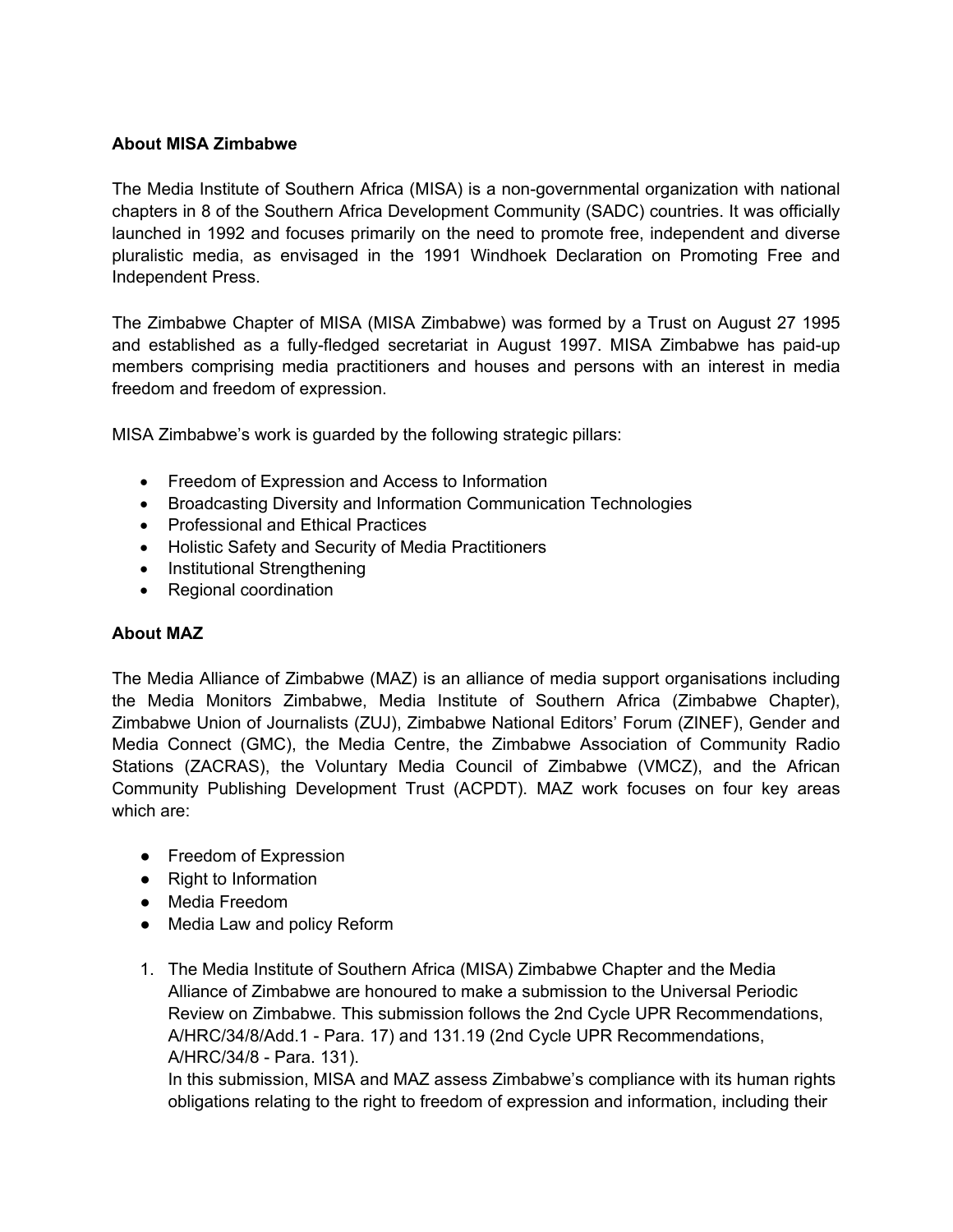intersection with the right to privacy.

- 2. The presentation will follow this structure:
	- The regulatory environment governing freedom of expression in Zimbabwe
	- The State of digital rights
	- Media freedom and self-regulation
	- Safety and security of journalists
	- Privacy and data protection
- 3. Zimbabwe committed to ensuring that its legislation is in line with the 2013 Constitution and the rights concerning freedom of expression and freedom of media under Section 61, making it prudent for the State to repeal the Access to Information and Protection of Privacy Act (AIPPA), the Broadcasting Services Act (BSA), sections of the Criminal Law (Codification and Reform) Act and the Public Order and Security Act (POSA) and coming up with <sup>a</sup> framework for the licensing of independent broadcasters.
- 4. In accordance with Recommendation 132.62 (2nd Cycle UPR Recommendations, A/HRC/34/8/Add.1 - Para. 17) and 131.19 (2nd Cycle UPR Recommendations, A/HRC/34/8 - Para. 131), Zimbabwe embarked on the process to amend the AIPPA, which inhibited free speech, citizens' right to access to information and free practice of journalism in Zimbabwe.<sup>1</sup> Zimbabwe planned to replace AIPPA with three laws -- the Freedom of Information Act, the Zimbabwe Media Commission Act and the Protection of Personal Information Bill which was subsequently adopted within the framework of the Cybersecurity and Data Protection Bill.
- 5. The enactment of the Freedom of Information Act is seen as <sup>a</sup> positive step, however, the government is yet to put in place mechanisms that operationalise the law. For example, the law compels government bodies to have designated personnel to deal with information requests and produce reports thereof, something that is yet to be put in practice. The accountability mechanisms in instances where one would have been denied information remains weak, with some cases that have been brought before the Zimbabwe Media Commission (ZMC) yet to be finalized. This concern was raised by MISA and MAZ during the public hearings of the Bill, wherein submissions were made to the effect that appeals ought to have been handled by the Zimbabwe Human Rights Commission given its broader mandate on the protection of human rights, of which the right to access to information is one such fundamental right. The right to information goes beyond the media and is intertwined with <sup>a</sup> plethora of rights, including the right to life and as such must be dealt with by <sup>a</sup> body established to protect and promote human rights as per the mandate of the Zimbabwe Human Rights Commission.
- 6. The government has also come up with new bills, the Cybersecurity and Data Protection Bill and has since adopted the principles of <sup>a</sup> Patriotic Bill, which have the effect of clawing back on the provisions of the Freedom of Information Act. The Cybersecurity and Data Protection Bill criminalises the publishing of falsehoods which the

<sup>&</sup>lt;sup>1</sup> The Access to Information and Protection of Privacy Act: Two Years On <https://www.article19.org/data/files/pdfs/publications/zimbabwe-aippa-report.pdf>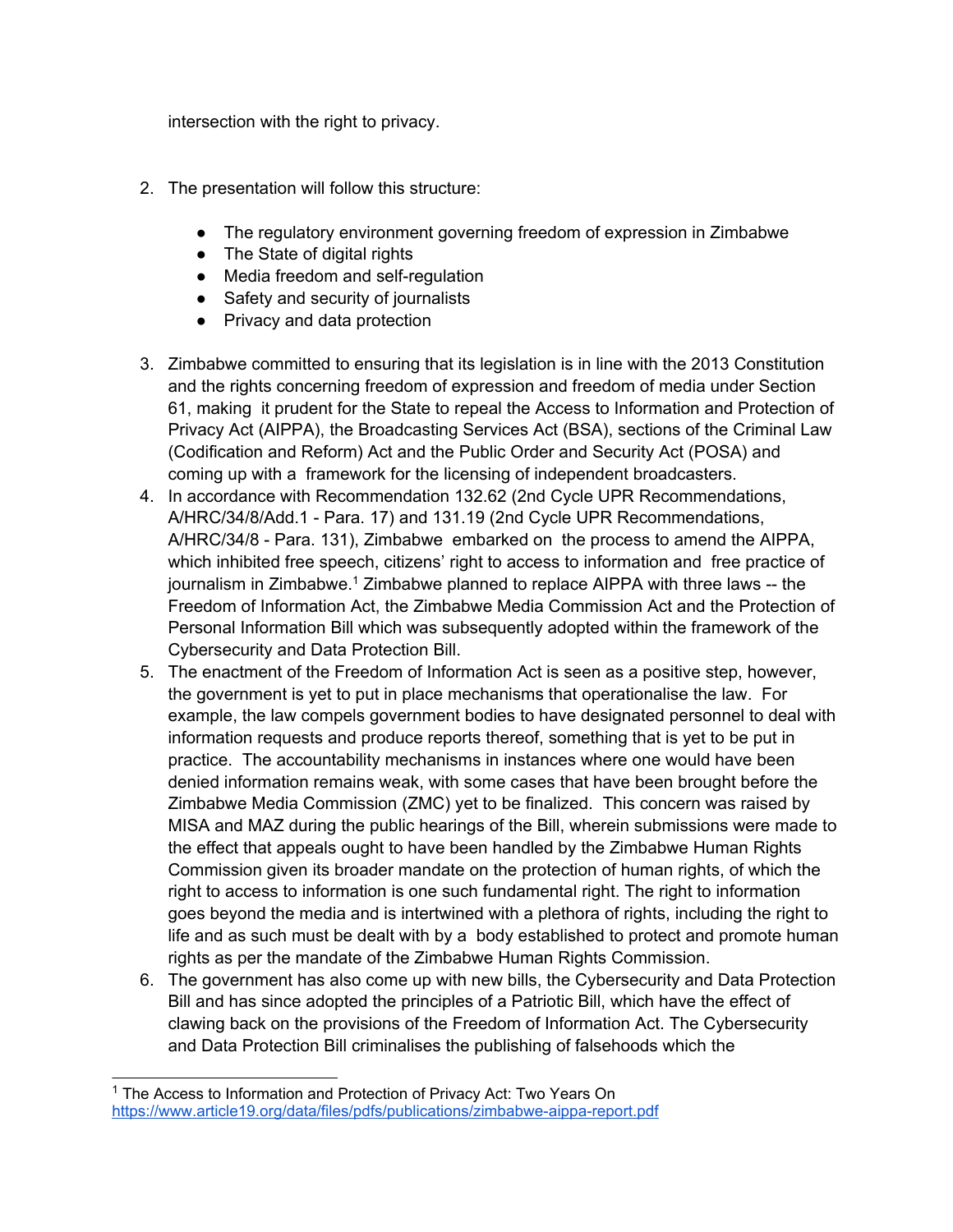Constitutional Court had already decriminalised. It also imposes surveillance on citizens and the media and this has the potential to infringe on freedom of expression, association and of the media.<sup>2</sup> If enacted, the Patriotic Bill will criminalise freedom of expression and journalism to an extent that the enjoyment of media freedoms will be constricted.

## **Broadcasting Sector**

7. In terms of the UPR 132.93 (2<sup>nd</sup> cycle UPR recommendation, A/HRC/34/8/Add.1 - Para. 18), Zimbabwe has since licensed <sup>a</sup> number of TV and community radio broadcasters. However, MISA and MAZ are concerned that the licencing process does not provide for <sup>a</sup> fair awarding of licences as the requirements are tilted in favor of state-controlled media enterprises. While Zimbabwe may seem to be complying with the recommendation to open up the media space to other actors, what is obtaining is pluralism without diversity.<sup>3</sup> This is exacerbated by the fact that the Broadcasting Services Amendment Bill is yet to be brought to parliament, and the current cosmetic steps towards opening the sector are done using executive orders, bypassing parliamentary laws.

The Criminal Codification and Reform Act

- 8. Some sections of the Criminal Law (Codification and Reform) Act (The Code), impede on freedom of expression and of the media. For example, while the publishing of falsehoods prejudicial to the state was decriminalised by the Constitutional Court<sup>4</sup>, the state continues to rely on that provision to prosecute journalists under the guise that the new constitution brought back those provisions. 5 There is concern that even where prospects of victory are non-existent, the government will continue to rely on old laws as <sup>a</sup> way to persecute rather than prosecute journalists.
- 9. The Code also criminalises insulting the president (Section 33 of The Code). This is problematic because such laws can be used to shield those in power from scrutiny. On the other hand, this Act has the effect of instilling self-censorship and, thereby, impeding journalists from holding those in power to account.
- 10. The Broadcasting Services Act is still law despite assurances that date back to 2018 to introduce an amendment bill. The proposed Broadcasting Services Act Amendment Bill is yet to be gazetted.

# **State of digital rights**

<sup>&</sup>lt;sup>2</sup> The Patriot Bill: A Threat To Freedom Of Expression?

<https://www.humanrightspulse.com/mastercontentblog/the-patriot-bill-a-threat-to-freedom-of-expression> <sup>3</sup> Government grants new TV licences, diversity concerns linger

<https://zimbabwe.misa.org/2020/11/20/government-grants-new-tv-licences-diversity-concerns-linger/> <sup>4</sup>Chimakure v. Attorney General [https://globalfreedomofexpression.columbia.edu/cases/chimakure-ors-v](https://globalfreedomofexpression.columbia.edu/cases/chimakure-ors-v-the-attorney-general/)[the-attorney-general/](https://globalfreedomofexpression.columbia.edu/cases/chimakure-ors-v-the-attorney-general/)

<sup>5</sup>Chin'ono arrested on allegations of publishing falsehoods <https://zimbabwe.misa.org/2021/01/08/chinono-arrested-on-allegations-of-publishing-falsehoods/>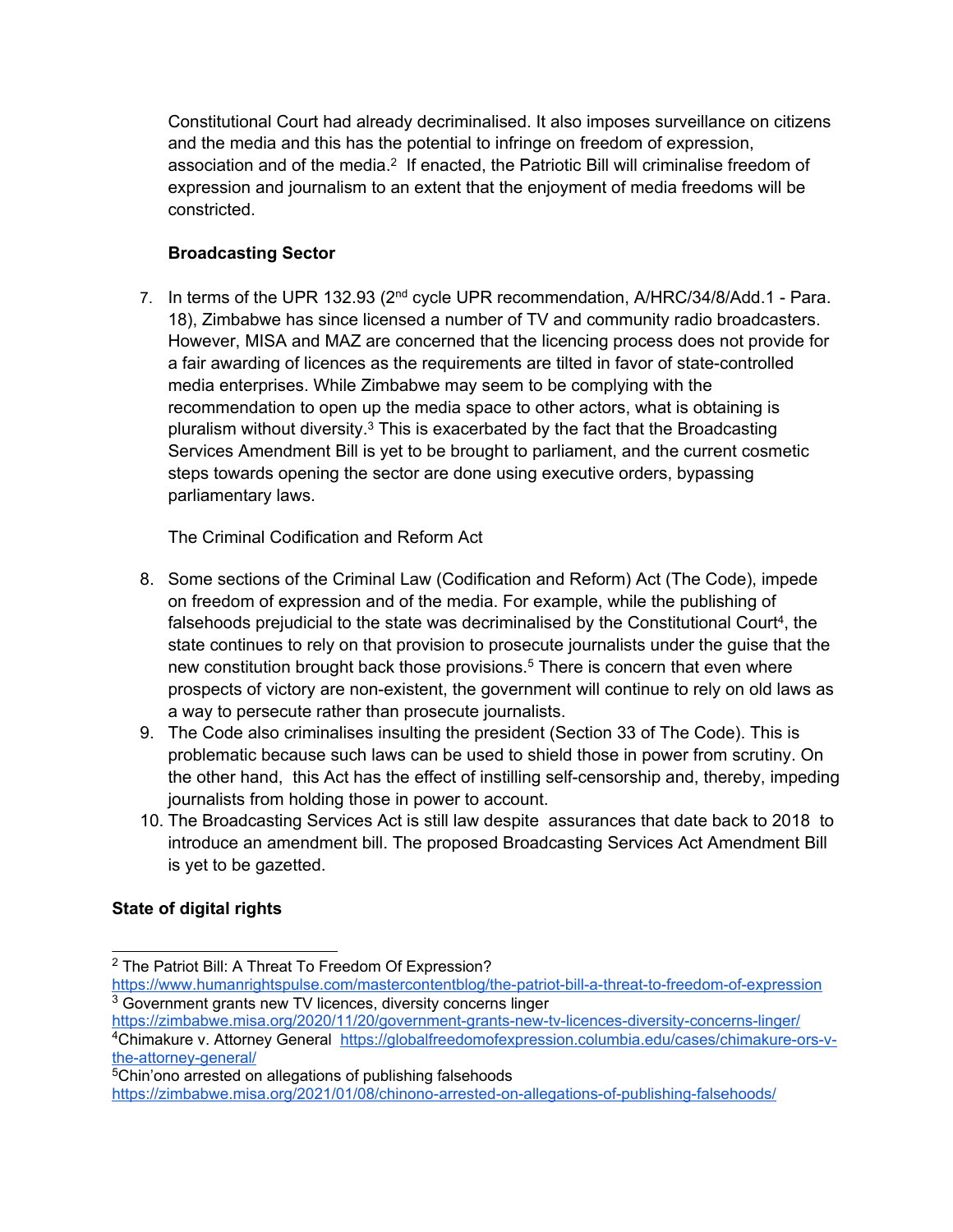- 11. Pursuant to Recommendations 132.91 (2<sup>nd</sup> cycle UPR recommendations, A/HRC/34/8/Add.1 - Para. 22) and 132.66 (2<sup>nd</sup> cycle UPR recommendations, A/HRC/34/8/Add.1 - Para. 19), Zimbabwe is in the process of coming up with <sup>a</sup> cybersecurity and data protection law. The Cybersecurity and Data Protection Bill does not explicitly provide for the protection of the privacy of citizens. In the event of <sup>a</sup> security breach, the proposed law does not provide for notification to the affected citizen.
- 12. Zimbabwe does not have substantive provisions for whistle blower protection, which means citizens are often unable to hold the government accountable.
- 13. Following the COVID-19 outbreak, the government came up with regulations that criminalised publishing of falsehoods. Statutory Instrument 83 of 2020 which provides for Covid-19 prevention, containment, treatment, and national lockdown, criminalises the publication or communication of false news "about any public officer, official or enforcement officer involved with enforcing or implementing the national lockdown" or "about any private individual that has the effect of prejudicing the State'<sup>s</sup> enforcement of the national lockdown." The offense is punishable under Section 31 of the Criminal Law (Codification and Reform) Act. MISA and MAZ are of the impression that such provisions have the effect of inculcating <sup>a</sup> culture of self-censorship and infringe on the right to expression. Therefore, there is need for the government to provide <sup>a</sup> timeline for when such laws would be repealed.
- 14. In 2020, Zimbabwe and other Southern African nations came up with <sup>a</sup> resolution to deal with the publishing of falsehoods on social media $^{\rm 6}$ . This resolution is chilling as it could be the harbinger to clampdown on social media usage in Zimbabwe and in the region. The Zimbabwean government should be urged to recant this resolution and ensure that it is not party to resolutions that have the effect of infringing on freedom of expression and of the media.
- 15. The Zimbabwe National Army (ZNA) Commander Edzai Chimonyo (now deceased), warned that the army was monitoring social media<sup>7</sup> to "guard against subversion." This again has the effect of inculcating and promoting <sup>a</sup> culture of self-censorship among citizens, and let alone, the media.
- 16. The government has in the past resorted to internet shutdowns and throttling the internet when faced with protests. In January 2019, the government shut down the internet for several days, while in July 2020, the internet was throttled.

### **Safety and Security of Journalists**

17. In respect to Recommendations 131.97 (2<sup>nd</sup> cycle UPR recommendations, A/HRC/34/8 - Para. 131) and 131.63 (2nd cycle UPR recommendations, A/HRC/34/8 - Para. 131), there is <sup>a</sup> noticeable sustained culture of violations against journalists and media workers in Zimbabwe. Journalists are subjected to all forms of violence, including verbal threats, harassment, physical abuse, unlawful detentions and arrests. These cases escalate when there are high stake political contestations in the country.

 $6$  Communique of the 40<sup>th</sup> Ordinary Summit of SADC Heads of State and Government [https://www.sadc.int/files/8115/9767/2537/Communique\\_of\\_the\\_40th\\_SADC\\_Summit\\_August\\_2020\\_-](https://www.sadc.int/files/8115/9767/2537/Communique_of_the_40th_SADC_Summit_August_2020_-ENGLISH.pdf) [ENGLISH.pdf](https://www.sadc.int/files/8115/9767/2537/Communique_of_the_40th_SADC_Summit_August_2020_-ENGLISH.pdf)

<sup>&</sup>lt;sup>7</sup> Army to monitor social media <https://www.newsday.co.zw/2020/03/army-to-monitor-social-media/>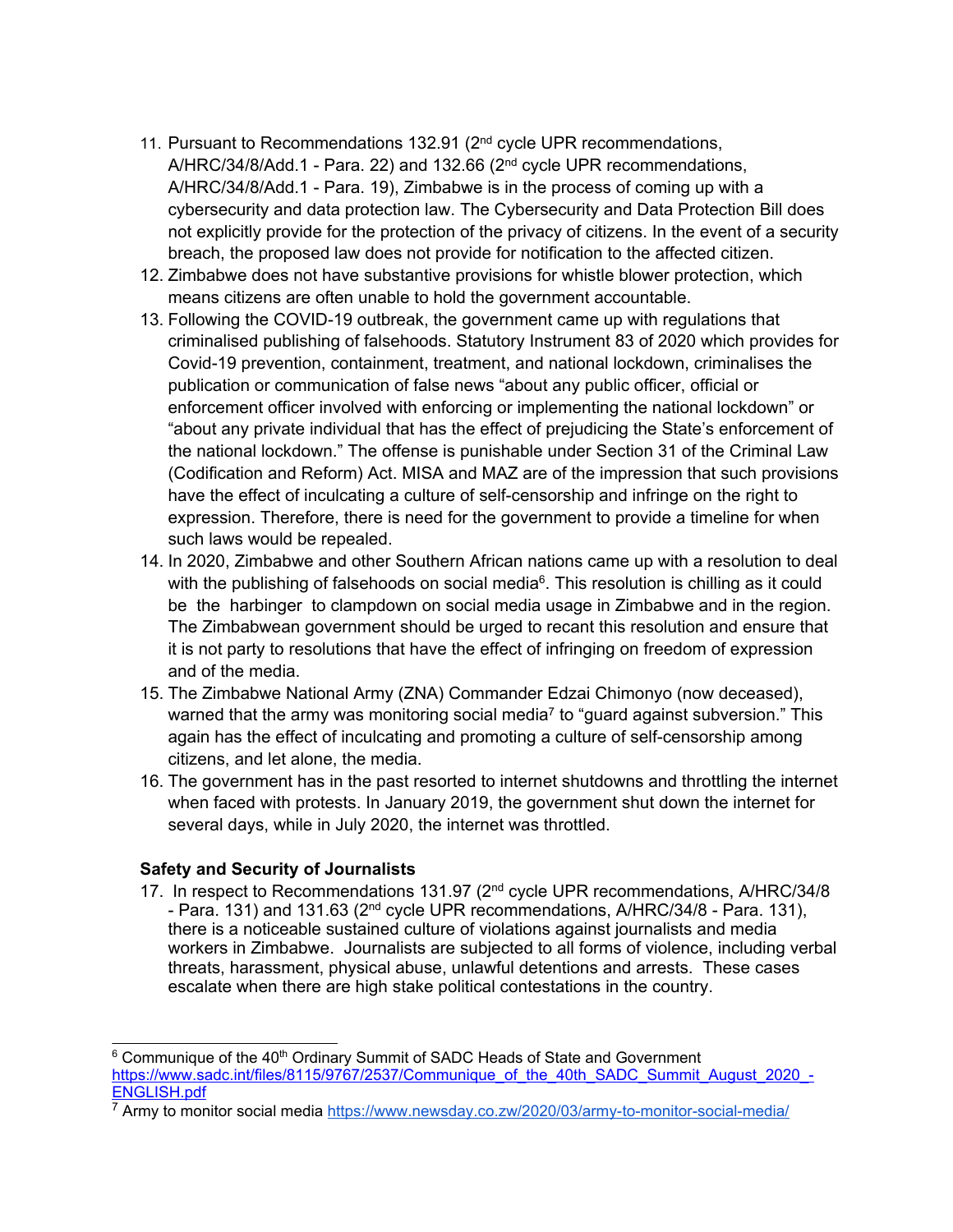18. In 2020, MISA Zimbabwe recorded 52 cases of violations of journalistic and media freedoms. All these crimes against journalists are committed with impunity.

#### **New Developments: Media Freedom and Self- Regulation**

- 19. The Constitution of Zimbabwe entrenches statutory regulation through conferring the powers to regulate the media with the Zimbabwe Media Commission (ZMC). There is, however, an industry led and driven self-regulatory body, the Voluntary Media Council of Zimbabwe (VMCZ). The government of Zimbabwe, through <sup>a</sup> Cabinet resolution adopted the principle of co-regulation as <sup>a</sup> framework for regulating the media, wherein the industry led self-regulatory would be the first port for enforcing <sup>a</sup> code of conduct for the media and receiving complaints, while the ZMC becomes the appellant body.
- 20. The principle of co-regulation has stakeholder buy-in and there is <sup>a</sup> proposed framework, which is the Zimbabwe Media Practitioners Bill developed by MISA and MAZ that is being considered by Parliament in consultation with other stakeholders. MISA and MAZ are closely monitoring these developments with <sup>a</sup> view to defend the self -regulation of the media. Any framework that will further entrench statutory regulation of the media would be tantamount to resuscitating the widely condemned AIPPA.

#### **Recommendations**

- 21. The government must commit to upholding the constitutional rights of freedom of expression, of the media and the right to access to information – specifically through the:
- a) The unbundling of the Cyber Security and Data Protection Bill and come up with <sup>a</sup> holistic framework for the protection of digital rights, the protection of citizens right to access information and the right to privacy. The recommendations should be underpinned by the submissions and recommendations made by MISA Zimbabwe (Annex 1).
- b) The enactment of <sup>a</sup> Media Practitioners Bill that will give effect to the co-regulation of the media (as obtained in the draft framework submitted by MAZ and MISA and submitted to the Parliament of Zimbabwe).
- c) The proposed Patriotic Bill should not be enacted as the principles to this Bill do not conform with provisions of the Constitution on freedom of expression and freedom of association.
- d) The Broadcasting Services Act should be amended to reflect the principles of <sup>a</sup> democratic regulatory framework (as obtained in the Model Broadcasting Regulatory Framework crafted by MISA Zimbabwe)
- 22. The government must commit to the principles of the African Declaration on Internet Rights and Freedom $^8$ , through the recognition of internet freedom as a human right in legislation that will be enacted to regulate the internet.

<sup>8</sup> African Declaration on Internet Rights and Freedoms https://africaninternetrights.org/